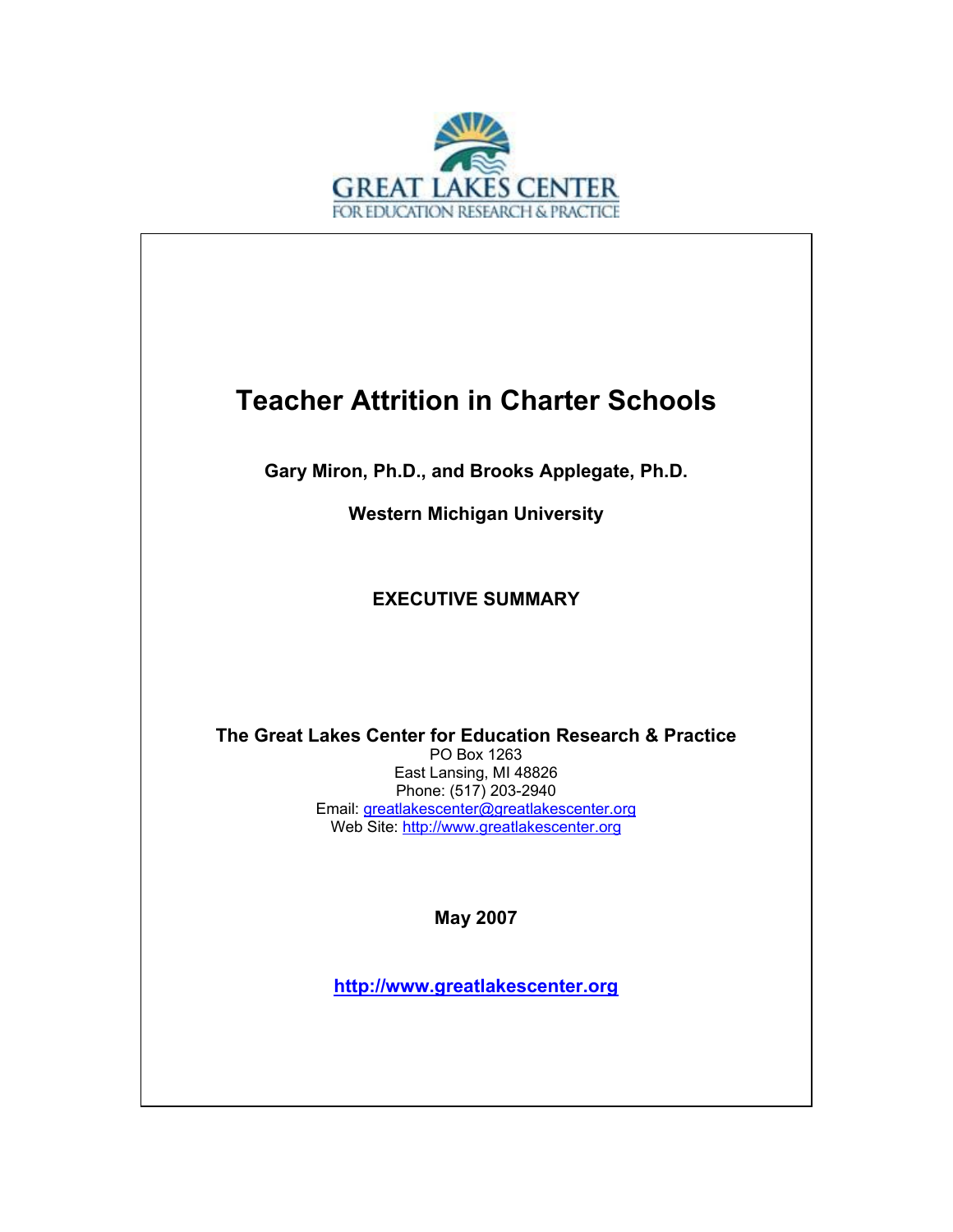## **Teacher Attrition in Charter Schools<sup>1</sup>**

Gary Miron and Brooks Applegate, Western Michigan University

## *Executive Summary*

While several studies have examined teachers' reasons for seeking employment in charter schools, few have asked why teachers are leaving them. This study of teacher attrition takes up that question, analyzing existing data from teacher surveys administered during state evaluations. Survey results were compared and re-analyzed based on teachers' decisions to leave or to stay in their charter schools the year following the survey. This analysis yielded substantive information about the characteristics of teachers who leave charter schools and about teachers' relative satisfaction with various elements of their experience.

The study examined many factors, or predictors, related to teacher attrition. Major findings include the following:

- The single background characteristic that strongly predicted teacher attrition was age: younger teachers in charter schools are more likely to leave than older teachers. No significant attrition differences appeared between males and females or for African-American teachers.
- Another strong predictor was grade level taught, with attrition rates being highest in the upper grades, especially grades 6, 7, 10, and 11. Special education teachers were only slightly more likely to leave charter schools than regular education teachers.
- Among teacher qualification variables, the best predictors were "years" of experience" and "years at current school." Teachers with limited experience were significantly more likely to leave their charter schools. (It is presumed that many of these inexperienced teachers moved to teaching jobs in other schools.).
- Certification was also significant. Attrition was higher for noncertified teachers and for teachers who were teaching outside their certification areas; this situation may be related to the No Child Left Behind act's pressure for ensuring teaching staff meet its definition of "highly qualified."

 $\overline{a}$ 

<sup>&</sup>lt;sup>1</sup> The authors would like to acknowledge the following colleagues and research assistants at The Evaluation Center who help in recoding teacher data, reviewing literature, creating indices, and making edits to the manuscript: Anne Cullen, Justin Witkowski, Fran Trevisan, Chris Coryn, and Sally Veeder.